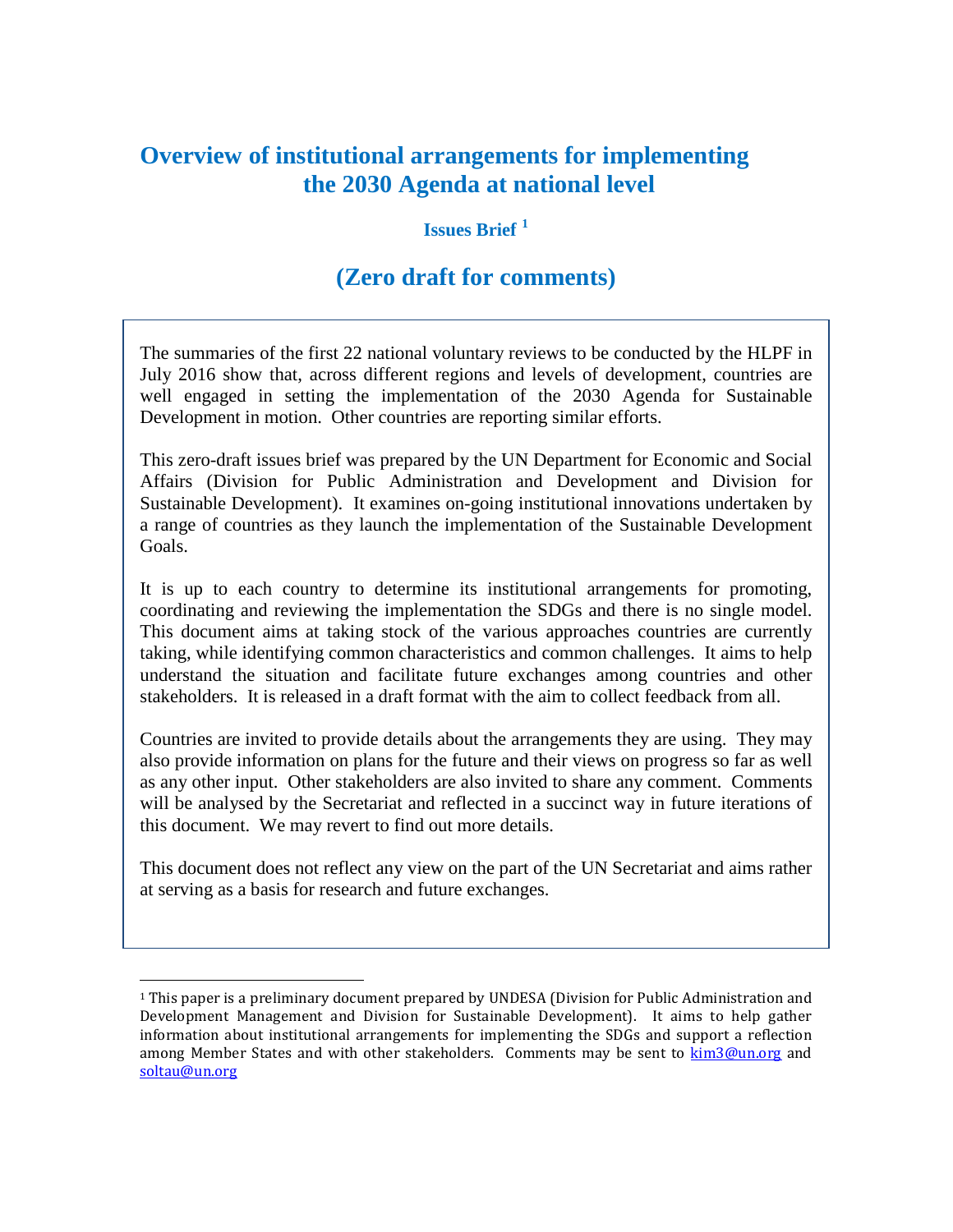## **1. Introduction**

The summaries of the first 22 national voluntary reviews to be conducted by the High-Level Political Forum (HLPF) in July 2016 show that across different regions and levels of development, countries are well-engaged, setting in motion the implementation of the 2030 Agenda for Sustainable Development. Other countries are reporting similar efforts.

Among the first steps being undertaken to kick off the implementation of the sustainable development goals (SDGs) is often the configuring of institutional arrangements for promoting, coordinating and overseeing implementation and mobilising various non-state actors.

It is up to each country to determine the format of such institutional arrangements, and there is no single model. The present policy brief aims at taking stock of the various approaches countries are currently taking, while identifying common characteristics and common challenges. This brief is released in a draft format and aims to collect feedback from countries and other stakeholders.

## **2. Institutional arrangements for implementing the SDGs**

#### *2.1 Integrating the SDGs into national government*

An important condition for implementing the 2030 Agenda will be to incorporate the SDGs into the actions of all parts of Government – in other words adopting a "whole of Government" approach – while also bringing the various government institutions together to develop and implement integrated policies.

#### **a. Integrating and coordinating actions**

Experience has also shown that continuous high-level political support makes it much easier to mobilise and coordinate public institutions and policies.

In pursuit of the SDGs, some countries have been creating inter-ministerial committees/commissions chaired/coordinated/led by the Prime Minister's or President's office. Examples include:

#### *Creation of new coordination entities*:

- **Bangladesh** has established an Inter-ministerial Committee on SDG Monitoring and Implementation chaired by the Principal Secretary to the Prime Minister;
- **Brazil** has set up an Inter-ministerial Working Group on Post-2015, comprising 27 different government departments and structures;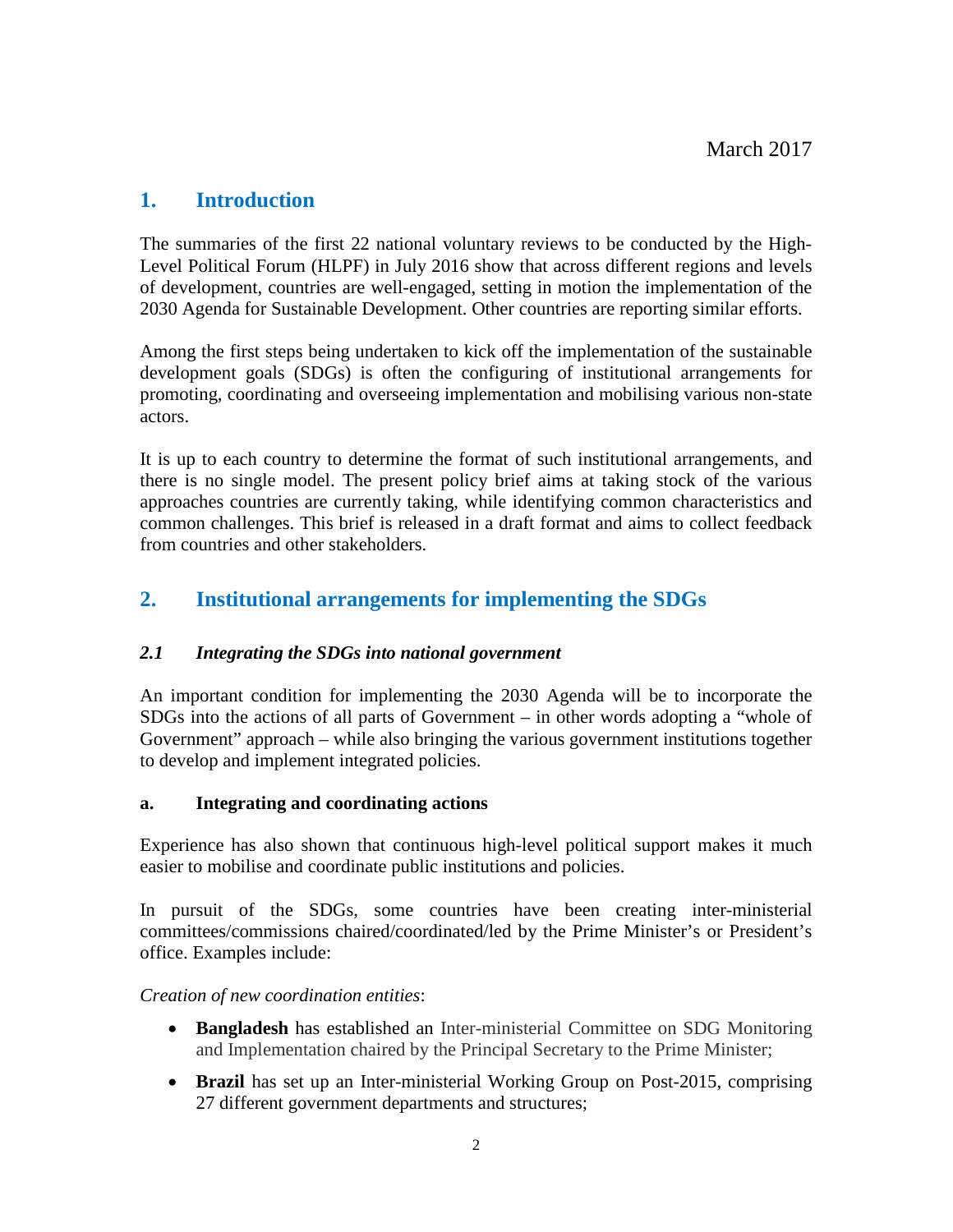- **Chad** is considering a structure, or coordination body under the auspices of the Office of the Prime Minister, with the involvement of sectoral ministries, including the Ministries of Finance and Foreign Affairs;
- **Colombia** has created a High-level Inter-ministerial Commission for the preparation and effective implementation of the post-2015 development agenda and its sustainable development goals (ODS Commission) chaired by the National Planning Department with ministerial level representation across the government under the guidance of the Office of the President;
- **El Salvador** created a National Council for Sustainable Development, which includes a mandate to follow-up and monitor actions to achieve the 17 SDGs.
- **Dominican Republic** has established a High-Level Inter-institutional Sustainable Development Commission with the mandate to oversee and implement the 2030 Agenda. The Commission aims to integrate the SDGs into all planning instruments, particularly the National Development Strategy 2012–2030;
- **Ghana** has established a High-Level Inter-ministerial Coordinating Committee comprised of Ministers and Directors from 11 ministries and agencies under the supervision of the President;
- **Liberia** has established an Inter-Ministerial Committee on SDG implementation, under the oversight of the Ministry of Finance;
- In **Madagascar**, the Prime Minister instructed the establishment of a Steering and Monitoring Committee that he will chair, and a Technical Committee to be chaired by the Minister of Economy and Planning. Both committees are composed of various ministries and stakeholders such as civil society organizations and the private sector;
- **Mexico** is creating a Specialized Technical Committee on Sustainable Development Goals (CTEODS) from 10 key ministries and agencies, headed by the Office of the President;
- **Pakistan** has established an SDG Unit in its Planning Commission;
- **The Philippines** is planning to create an Inter-Ministerial Committee to be chaired by the President and led by the National Economic Development Authority;
- In **Sierra Leone**, a Presidential Board that will provide overall policy guidance, to be chaired by the President, was proposed; with the Ministerial Committee on the SDGs to provide operational guidance across line ministries and government departments;
- **Sri Lanka** has established a Ministry for Sustainable Development to coordinate all national actions on SDG implementation;
- **Ukraine** has created an Inter-Ministerial working group on Post-2015, comprising 27 different government departments and structures.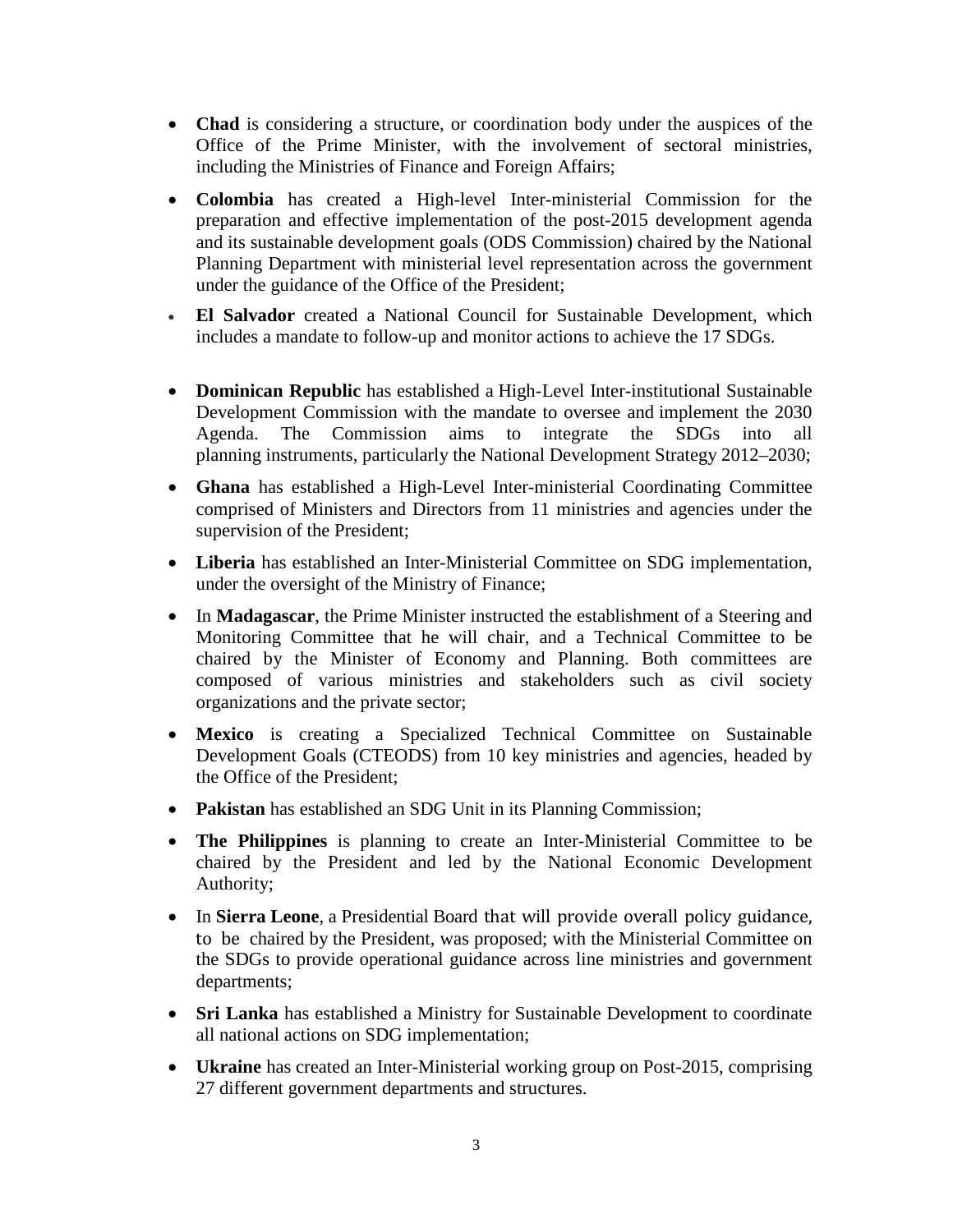#### *Using or adjusting existing structures*

- In **Cyprus**, the Department for the Environment of the Ministry of Agriculture has become the focal point for the SDGs;
- In **Denmark**, an inter-ministerial group consisting of all the Danish ministries under the auspices of the Ministry of Foreign Affairs, which has formulated the Danish position in the preparation of the 2030 Agenda, will continue to function as the core national coordination mechanism;
- In **Estonia**, the implementation and monitoring of sustainable development issues are coordinated by the Government Office, which also chairs an Inter-Ministerial Working Group on Sustainable Development comprised of all ministers and Statistics Estonia;
- **Ethiopia** has a National Planning Commission chaired by its Prime Minister and comprised of cabinet ministers, chief executives of regional states, among others;
- In **Finland**, the Prime Minister's Office is in charge of planning and coordinating the national implementation of the SDGs and has acted as the coordination Secretariat since early 2016, with responsibility for planning, preparing, coordinating and ensuring the national implementation of Agenda 2030;
- In **Germany**, the SDG implementation strategy is being driven by a high-level State Secretaries' Committee for Sustainable development - headed by the Chancellery with representation from all Federal ministries;
- In **Slovakia**, the Government Office is responsible for assuring cross-ministerial coherence, monitoring and control. The Office is in charge of drafting the overarching strategy at the national level;
- In **Portugal**, existing institutional structure will be mobilised, which includes: the Inter-ministerial Committee for Foreign Policy, chaired by the Ministry of State for Foreign Affairs and Co-operation. It will be the main forum for interministerial coordination fo the internal implementation by line ministeries;
- In **Switzerland**, the implementation of the SDGs at the national level is coordinated by the Interdepartmental Sustainable Development Committee with membership of all federal offices. It is chaired by the Federal Office for Spatial Development;
- **Turkey** announced that its Sustainable Development Coordination Commission, led by the Ministry of Development, will be strengthened and widened.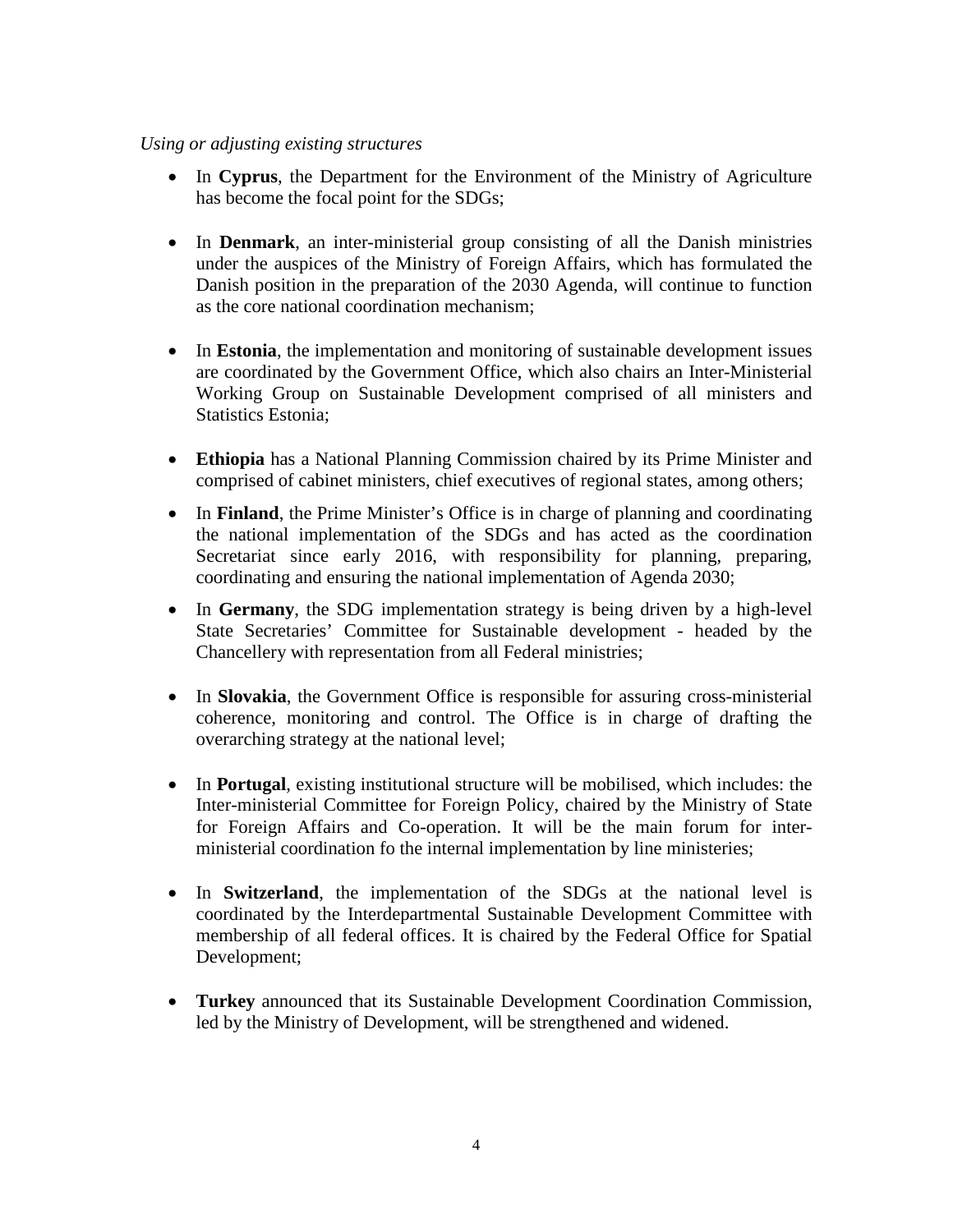Some countries are using the leadership of key ministries with cross-cutting influence – such as finance ministries, or other influential ministries depending on the country context.

- In **Norway,** the Ministry of Finance is currently in charge of promoting implementation, while there is an on-going discussion on the possible creation of a new inter-ministerial coordination structure;
- In **Uganda**, the Ministry of Finance, Planning and Economic Development is leading the way.

The impact of coordination arrangements is likely to be greatest where the lead agency yields political clout and influence, instead of remaining in the realm of administration/public servants. Attention will need to be paid whether such arrangements involve collaboration and shared responsibilities for elaborating integrated policies; or whether the emphasis is more on consultation, or on information-sharing.

### **b. Mainstreaming the SDGs in sectoral and other ministries**

To mainstream the SDGs across government institutions including sectoral and other ministries, some countries have requested relevant ministries to identify their responsibilities vis-à-vis specific SDGs. The establishment of the necessary coordination and integration mechanisms will help to avoid the implementation of the SDGs from being "siloed". Examples are:

- **China** has established an inter-agency mechanism for the SDGs, with coordination by the Ministry of Foreign Affairs, which is responsible for formulating the implementation plan, reviewing implementation progress and strengthening policy coordination and communication. The mechanism includes 43 line ministries and Government agencies; which will draw up their own implementation plans of assigned SDGs and targets.
- In **Finland**, the Prime Minister's Office has requested all line ministries to identify existing policies, measures, activities and budgets covering the 17 SDGs;
- **Mexico** has assigned each SDG indicator to a specific ministry for follow-up after consultation with the various ministries/agencies represented in its CTEODS;
- In **Norway**, each line ministry coordinates with other ministries regarding the SDGs, and submits an account in its budget proposal for its respective goal; it is then the Ministry of Finance that sums up the main points in the national budget and presents it annually to the Parliament
- In **Sweden,** all ministries in Government are responsible for SDG implementation in the respective field. The Minister for Public Administration is coordinating the national implementation of SDGs.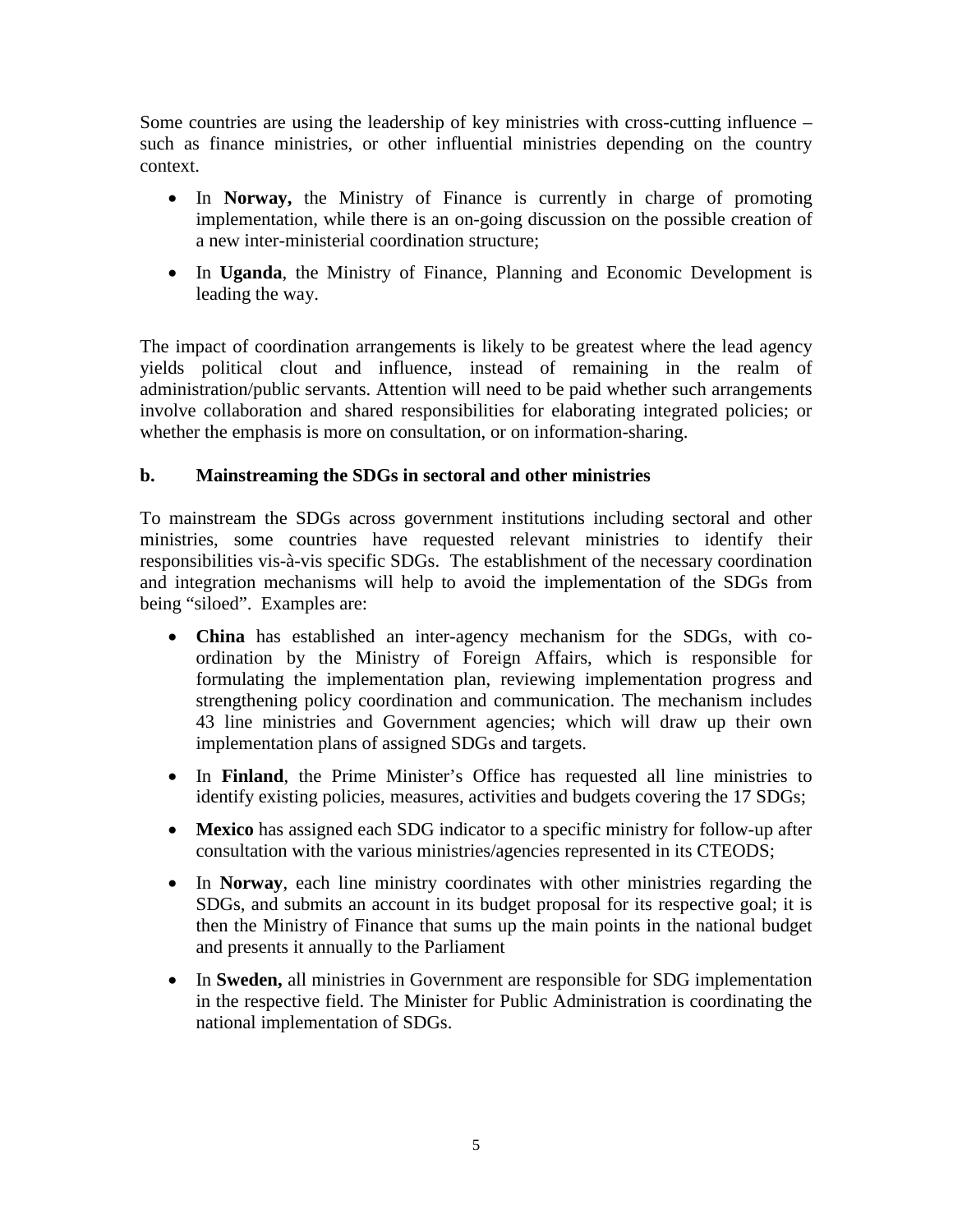#### *2.2 Engaging local authorities*

Local authorities will have a critical role in implementing the SDGs and ensuring that no one is left behind. They are well placed to have a good knowledge of the situation at the local level. They deliver a wide range of public services that are at the heart of realising the SDGs. They are also more prone to take integrated approaches.<sup>[2](#page-5-0)</sup>

Some countries have taken steps to foster ownership of the SDGs at the local level:

- **Brazil** has a Ministry of Cities that recognises how much Brazil's performance on the SDGs depends on local government. Brazil has created a roadmap to mobilise local and regional government and to influence national policy making across the country. It has been running awareness campaigns and educational programmes aimed at bringing the SDGs to the local population;
- **Finland** is open for new participatory arrangements as needed, so as to reach out to sub-national government levels and to ordinary citizens. Regions and communities will play a key role in the SDG implementation;
- **Germany** is establishing engagement through organised local government organizations. The federal government is engaged in regular dialogue with the 16 federal states on the implementation of the 2030 Agenda;
- **Honduras** has established a local commission for sustainable development to reach the marginalized population which includes participation of civil society and the public sector;
- **Indonesia** has initiated a pilot project to start the localization process in the Riau province where a Provincial SDGs Coordination Mechanism chaired by the Provincial Secretary will be established;
- **Pakistan** has established a designated SDG Unit in the Planning Commission of which primary task is to develop and strengthen coordination with the four provincial governments, particularly to improve the monitoring and reporting mechanisms;
- **Switzerland** has held workshops with representatives of local government;
- **Colombia** and **Mexico** are also engaging local authorities.

Local government associations are playing a vital role nationally and internationally (e.g. United Cities and Local Governments). The UN Committee of Experts on Public Administration recently recommended that local authorities adopt "Local Agendas 2030", akin to the local agendas 21 that followed the 1992 Rio Conference. This would require "localising" targets and indicators to sub-national levels.

<span id="page-5-0"></span><sup>2</sup> Paul Smoke and Robert Wagner (2016): Sharing responsibilities and resources among levels of government: localizing the SDGs, New York, http://workspace.unpan.org/sites/Internet/Documents/UNPAN95873.pdf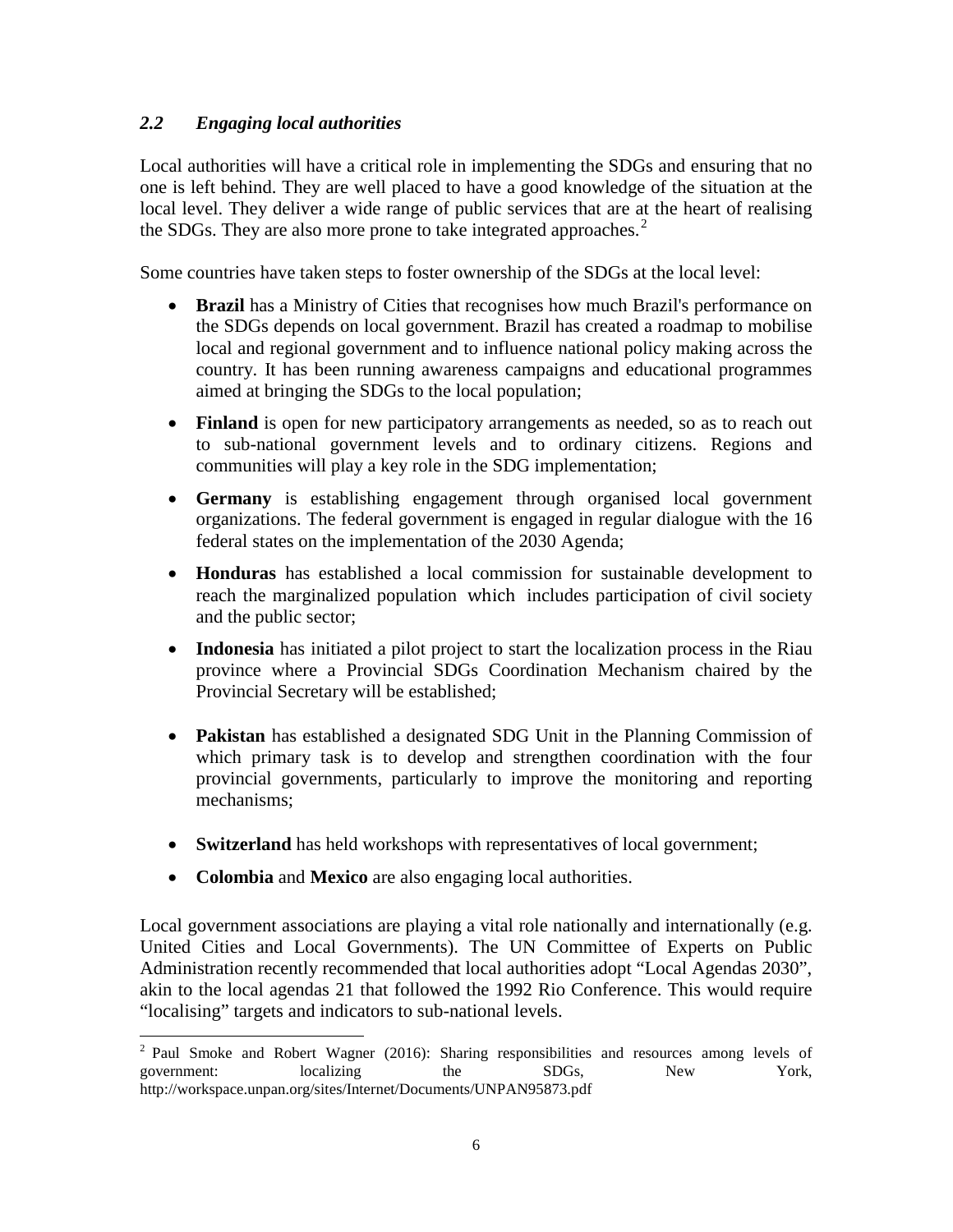Some cities are already signifying interest in taking up the 2030 Agenda (e.g., New York City and Seoul). In Valencia (Spain), local government has spent one year mobilizing key actors around the goals. The authorities have done this by establishing a high-level advisory panel on the 2030 Agenda, an Alliance for Sustainable Development and an Alliance of Cities focusing on the agenda. Citizens were made aware of the SDGs via a communications campaign, and partnerships were forged with universities. The example of the C40 Cities network committed to addressing climate change offers a model for pursuing the SDGs at local levels.

A number of factors may impact on local implementation of the SDGs:

- Partnerships and integration: The relationship between central and local authorities may be approached as a partnership to deliver on the SDGs. The role of local authorities is intrinsically linked to the work of the central government – which sets the "rules of the game" as well as funding formulas, and performs tasks that are better delivered at a higher level;
- Financing mechanisms: Devolving responsibilities to local government without matching funds may stall implementation of the SDGs; one principle is that 'Finance follows function';
- Availability of data disaggregated by geographical criteria and segments of society: This would enable communities to allocate resources based on needs, track progress and promote accountability;
- Building human resource capacities at the local level: This is often neglected at the local level, but a number of countries have started establishing local government service commissions to appoint staff for local governments, notably in Africa (e.g. **Uganda, Mauritius, Nigeria**).

Further commitments and momentum may result from the forthcoming HABITAT III conference.

### **3. Engagement of parliaments**

Parliaments have a critical role in SDG implementation, through their legislative, budgetary and oversight functions. There is increasing awareness of their importance. For example, in **Norway**, the Government has decided to integrate and follow up on the SDGs in the annual budget process and has presented pertinent documents to the Parliament for approval.

Some parliaments have already taken the initiative to follow-up on the 2030 Agenda.

• **Afghanistan** has established several working groups with various stakeholders, including its Parliament;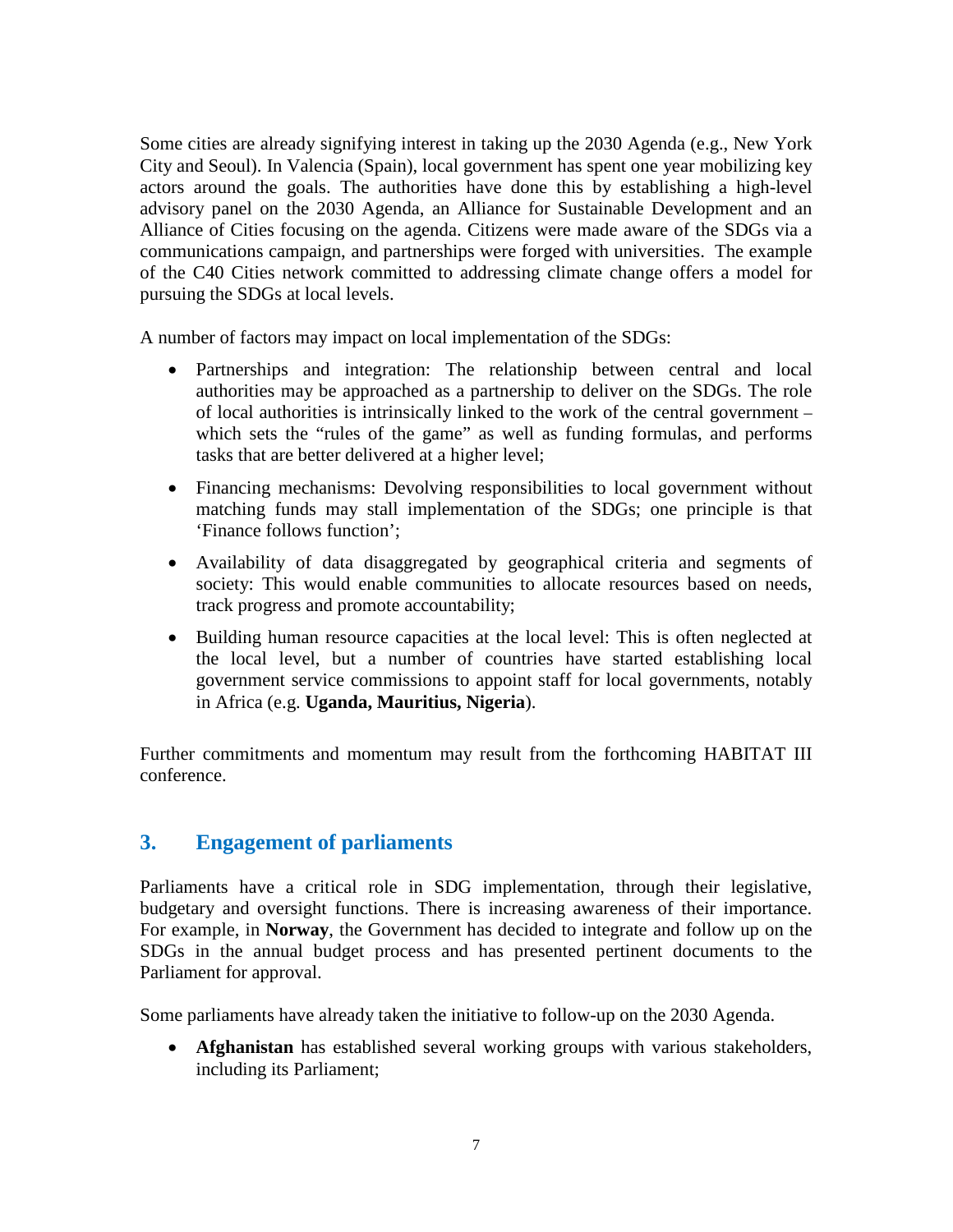- The parliamentary advisory group on sustainable development of **Germany** has issued a statement urging an ambitious SDG implementation. A motion was tabled for the Parliament, which encourages government to continue its active role in the implementation of the SDGs;
- In **Finland**, Parliament's role is considered fundamental and is under discussion;
- The Parliament of **Ghana** has declared strong support for SDG implementation;
- In **Malaysia**, the Parliament held a briefing on the SDGs in March 2016;
- In **Mexico**, the Parliaments have an important role to play in implementing SDGs, particularly in terms of formulating budgets;
- **Montenegro** has introduced a new element informing the Parliament on the results of the implementation of the SDGs by the Government of Montenegro;
- In **Norway**, the Parliament is actively involved in SDG implementation;
- **Pakistan** has transitioned its parliamentary MDG Task Force to a SDGs Task Force and plans to strengthen the role of the Task Force for SDG implementation. Pakistan's parliament has adopted the SDGs as part of its National Agenda, establishing a Secretariat to serve as a resource center;
- In April 2016, the House of Commons of the **United Kingdom** held a debate on the implementation of the SDGs; a year earlier, it passed a law legalising its commitment to spend 0.7 per cent of its gross national income on official development assistance yearly towards the attainment of the SDGs;
- **Togo** has undertaken several initiatives, including awareness raising on the 2030 Agenda, targeting Members of the Parliament and other actors.

In March 2016, the Inter-Parliamentary Union (IPU) adopted an Action Plan to launch a comprehensive review of existing national legislative response(s) in each member country to ensure consistency with the Paris Agreement on climate change, the 2030 Agenda and the Sendai Framework for Disaster Risk Reduction. As a result, parliaments would put forward any amendment to existing legislation and develop new legislation by the end of 2017, where appropriate.

To mainstream the SDGs throughout their work, parliaments may also need to review their internal processes and the structure of their parliamentary committees. A model resolution of the IPU recommends that parliaments mainstream the SDGs into all relevant parliamentary committees.

At the same time, a dedicated SDGs committee can be created to facilitate the mainstreaming of the SDGs, if it is appropriately placed within the overall committee architecture and has a role to play in budget allocation and legislation emanating from the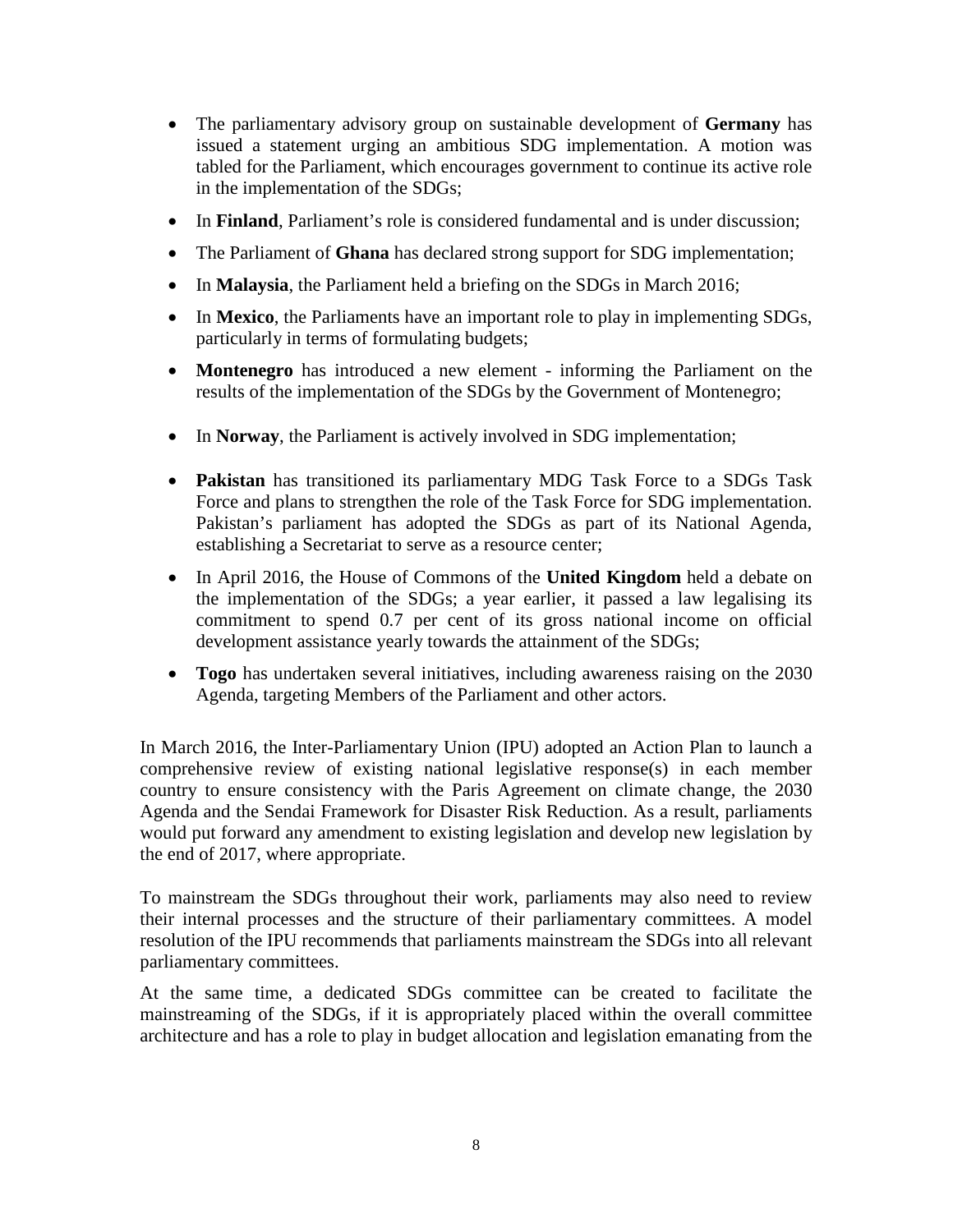portfolio Committees.<sup>[3](#page-8-0)</sup> Similar committees have been previously used in implementing the millennium development goals (MDGs). There is some evidence that they have raised awareness among parliamentarians and provided opportunities for engaging civil society.

- In **Finland**, the Development Policy Committee, a parliamentary body, is tasked to follow up on the SDG implementation from the development policy perspective and to monitor the implementation of the programme in compliance with the Government's development policy guidelines;
- An SDG Task Force has been established in the National Assembly of **Pakistan;**
- In **Romania,** the distribution of competencies among the Standing Committees was revised to allow for a better parliamentary approach to the SDGs and related processes;
- The Parliament of **Trinidad and Tobago** has established a new Joint Select Committee on the Environment and Sustainable Development.

International and regional parliamentary meetings such as the March 2016 African Parliamentary Conference on the SDGs and the IPU conferences are also contributing towards building awareness and knowledge among parliamentarians.

Furthermore, parliaments can create awareness of the SDGs among civil society and their constituencies through hearings or discussions with non-state actors such as open committee meetings dedicated to the SDGs. For example, in **Republic of Korea**, the Korea National Assembly UN SDGs Forum, a consultative group of congressional leaders for the SDGs, was established by 43 representatives across political parties and has held seven regular forums and conducted two campaigns for the SDGs.

## **4. Public service and public administration**

Effective public administration is crucial to achieving developmental goals in any country. Implementing the SDGs requires new capacities and new ways of working in public institutions and among public servants. To support integrated policies, civil servants need to be committed and equipped to identify and analyze inter-linkages, synergies and trade-offs and work across institutional boundaries. Enhanced capacities are also needed to improve sectoral policies, reach those who are furthest behind, envision the long-term impact of policies and possible scenarios as well as to collect and analyse data and statistics. The SDGs also call for renewed efforts to make institutions transparent and accountable and to support participatory decision-making.

Effective implementation of the 2030 Agenda therefore requires mobilising and equipping public institutions and the civil servants. Countries may consider actions to enhance civil servants' awareness about the SDGs, boost their skills, reward efforts,

<span id="page-8-0"></span><sup>&</sup>lt;sup>3</sup> Parliament of Ghana (2016), Policy Brief SDGs,  $\frac{http://www.parliament.gh/publications/39/1316}$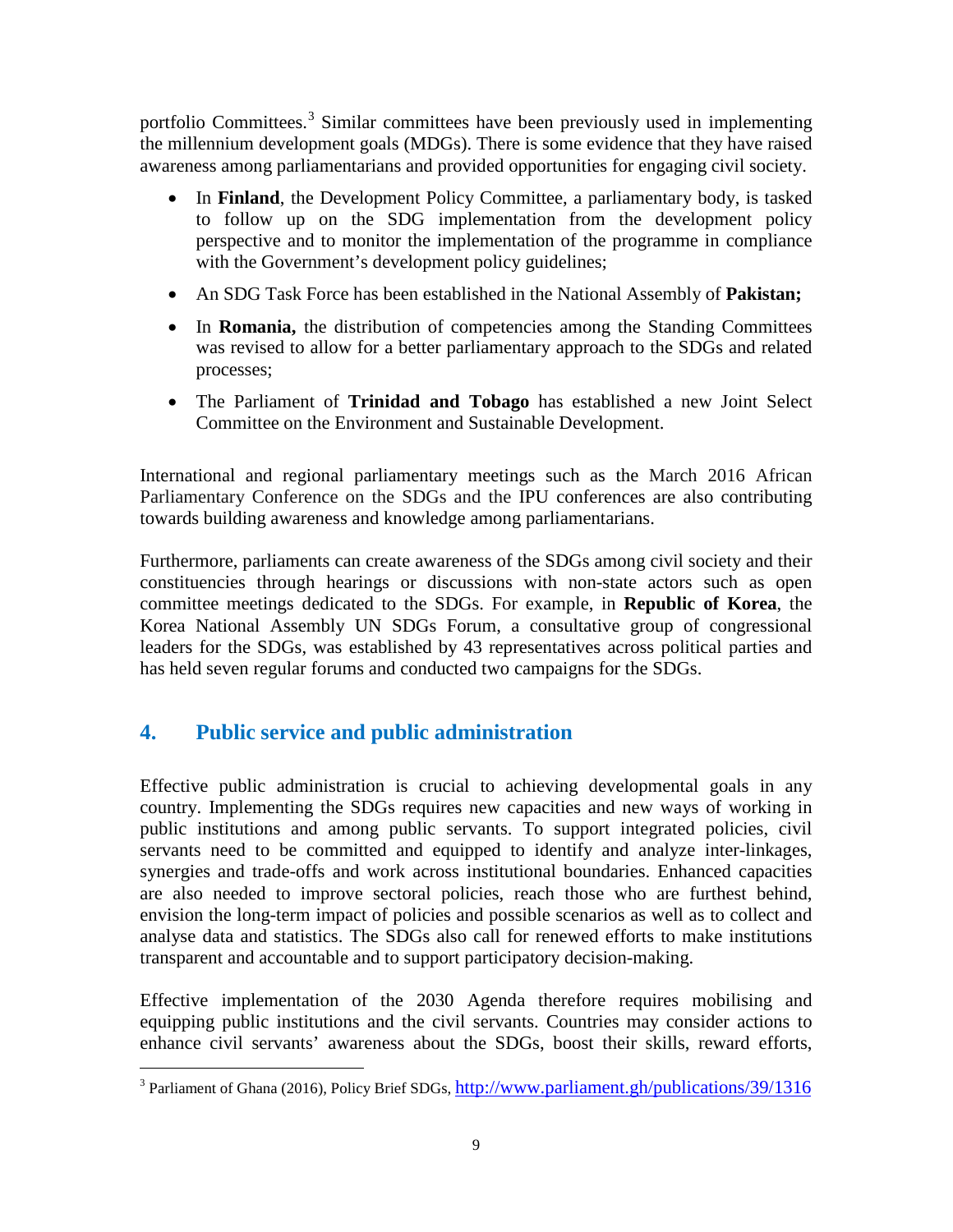cooperation and innovation. A recent UNDP paper points out that public service morale and motivation has declined in many countries. Addressing this situation and developing "New Public Passion" would contribute to realising the SDGs.<sup>[4](#page-9-0)</sup>

## **5. Mobilising civil society and the private sector**

The scope and complexity of the SDGs require the active mobilisation of a broad range of stakeholders in priority setting, implementation and review. Target 16.7 actually refers to participatory decision-making.

#### *Using existing institutions*

Some countries have been using existing institutions for multi-stakeholder participation.

- In **Colombia**, the technical secretariat of the ODS Commission interfaces with representatives from civil society, private sector, academia, and has strong stakeholder participation;
- In **Egypt**, the new National Inter-Ministerial Committee for the Follow-up on the Implementation of the SDGs is mandated to reach out to parliament, private sector, civil society and other stakeholders;
- In **Estonia**, the Commission for Sustainable Development acts as a stakeholder forum and performs advisory functions in the implementation and monitoring of the SDGs. Membership to the Commission is currently being revised in the light of this new role;
- The **Finnish** Commission for Sustainable Development will be involved in SDG implementation. It is a Prime Minister-led partnership forum and combines highlevel leadership with broad-based participation of civil society, business and other stakeholders;
- In **Germany**, the existing German Council for Sustainable Development advises the government on its sustainability policy. It comprises fifteen individuals from business, trade unions and other stakeholders appointed by the Chancellor. It presented recommendations and put forward stakeholder proposals for implementing the SDGs;
- In **Madagascar**, the Steering and Monitoring Committee chaired by the Prime Minister and the Technical Committee are composed of various ministries as well as stakeholders such as civil society organizations and the private sector;

[http://www.undp.org/content/dam/undp/library/capacity](http://www.undp.org/content/dam/undp/library/capacity-development/English/Singapore%20Centre/NotesPSE2_PSM-SDGs.pdf)[development/English/Singapore%20Centre/NotesPSE2\\_PSM-SDGs.pdf](http://www.undp.org/content/dam/undp/library/capacity-development/English/Singapore%20Centre/NotesPSE2_PSM-SDGs.pdf)

<span id="page-9-0"></span>4 UNDP Global Centre for Public Service Excellence (2015): Public Service Motivation and the SDGs - An unacknowledged crisis?,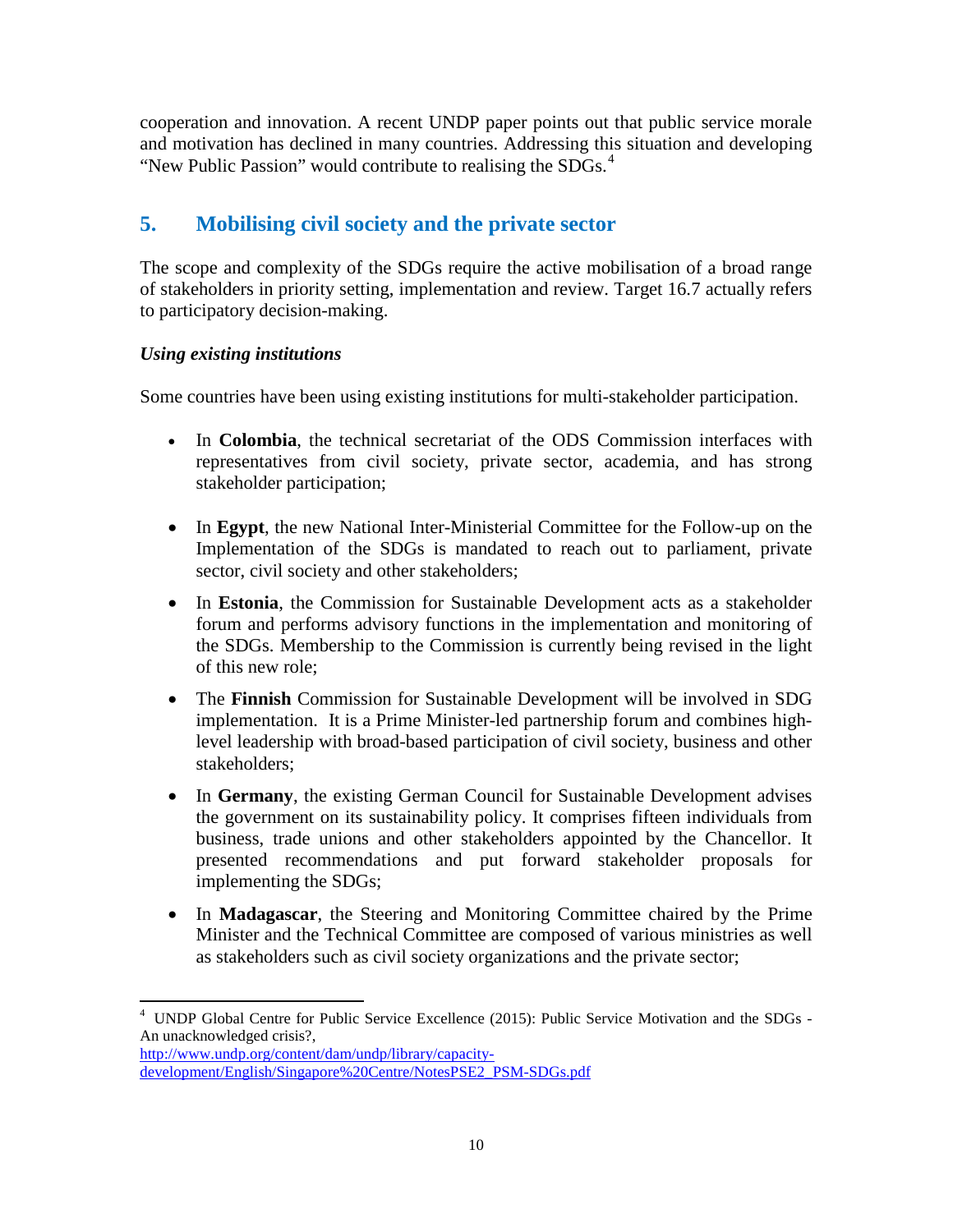- In **Mexico**, different processes in implementing SDGs in partnership with the private sector have been initiated, including through the establishment of the Sustainability Alliance as a platform for dialogue and action;
- In **Sweden**, an independent multi-stakeholder committee, the National Delegation for Sweden's Implementation of Agenda 2030, has been appointed by the government to prepare a proposal for an action plan on Agenda 2030;
- **Venezuela** uses several committees and institutions to consult and engage various parts of civil society.

#### *Promoting stakeholder participation through dedicated discussion, advocacy and consultation activities*

Many countries have also promoted stakeholder participation in SDG implementation through dedicated discussions, advocacy and consultation activities. Web-based platforms are also being used to engage civil society in SDG implementation and future reviews.

- The **Democratic Republic of Congo** convened initial workshops in December 2015, led by the Ministry of Planning and Revolution of the Modernity, to discuss the country prioritisation of the SDGs in view of their integration into the 2017- 2021 national strategic development plan. The Government is planning to establish a national SDG working group and is developing a roadmap to support the implementation of the SDGs;
- **Egypt** is making multi-stakeholder involvement central to the monitoring and evaluation of SDGs based on open data platforms incorporating stakeholder participation to generate data on SDGs trends for transparency and accountability. The new information and communication technology-enabled data sharing and communications in open data format is expected to greatly facilitate the mobilisation of civil society;
- **France** has launched consultative workshops on the implementation of the SDGs as well as an online public consultation;
- **Ghana** has launched a platform to promote collaboration and experience sharing among civil society organizations working on the SDGs;
- **Mexico** is planning to create a multi-stakeholder initiative that will facilitate access to data and enhance collaboration on the implementation of the SDGs (e.g., website with open format and access to the general public). It will involve different stakeholders including civil society, academia and the private sector in defining national indicators through workshops that will take place in 2016;
- **Morocco** has organized a national consultation on the domestication of the 2030 Agenda, with inputs from civil society representatives;
- **Montenegro** is engaging a large number of its citizens in implementing the SDGs through face-to-face interviews, workshops, online surveys and social media.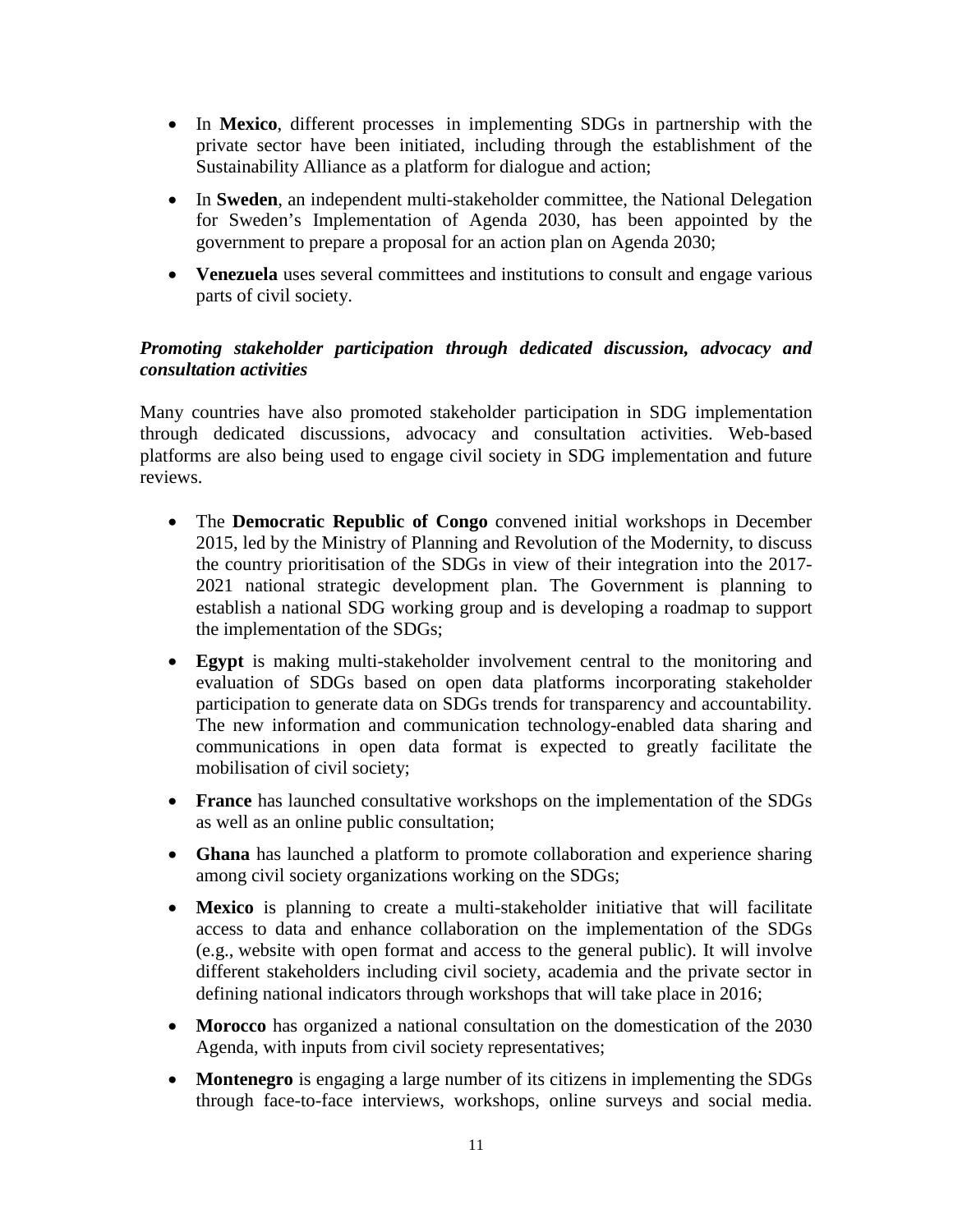Over thirty new partnerships were created among Government, United Nations, academia, and NGOs;

- The **Netherlands** has a broad coalition of over 75 different stakeholders referred to as the "Global Goals Charter NL". Participants ranging from companies, to banks, to civil society organisations, have signed the charter and are contributing to the implementation of the SDGs;
- **Peru** is building a more participatory system of monitoring the SDGs to ensure accountability at the national level and is proposing a decree to institutionalize follow-up on the SDGs;
- In **Somalia**, representatives from the federal government, state governments, civil society and academia attended a conference launching the SDGs;
- **Switzerland** has organized the "2030 Dialogue of Sustainable Development" to ensure that all relevant stakeholders are involved in SDG planning, implementation and review process;
- In **Tanzania**, the National Bureau of Statistics in collaboration with the World Bank organized a meeting to present the process of implementing and monitoring SDGs to national stakeholders and to come up with a common understanding for developing a strategic indicators framework. Government officials, private sector, civil society organizations, members from the academia, scientists, as well as individual citizens participated.

#### *Emerging trend on SDG reporting by business companies*

Some governments use private sector reporting to help them monitor progress on SDGs.

- **The Philippines** has empowered its national statistical office to call on the private sector (along with civil society and others) to assist in the statistical activities monitoring the SDGs;
- Turkey encourages voluntary SDG monitoring and reporting by the private sector such as sustainability reporting that could be done under various reporting standards.

More rapid science and technology capabilities will help create new solutions for achieving the SDGs. Some countries such as **Finland** have scientific advisory bodies tasked to provide advice on SDG issues.

Ultimately, attention will need to be given to how the outcomes of the various consultation activities are reflected in actual policies. At a fundamental level, governments need to sensitize a broad range of stakeholders to the SDGs.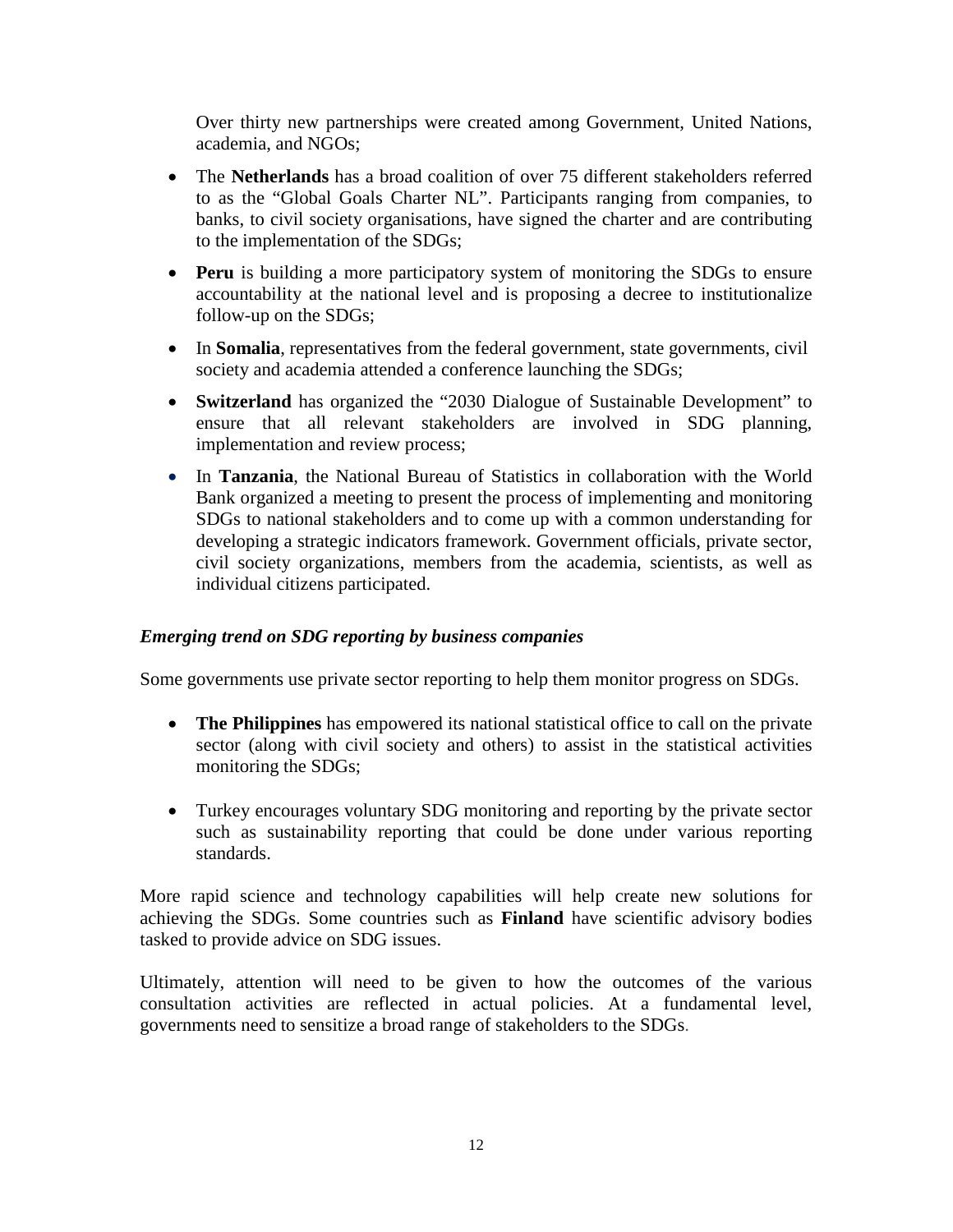## **6. Monitoring and review**

Many countries have started to reflect on reviewing progress towards the achievement of the SDGs, although the exact modalities are often still being elaborated. It is up to each State to define those modalities, bearing in mind the key principles for SDG reviews defined by the 2030 Agenda.

Of particular concern for countries are the indicators, the backbone in reviewing progress towards the SDGs. Indicators must be informed by timely, reliable and disaggregated data. National statistical offices are usually responsible for monitoring SDG indicators and data-related activities, working with other structures or institutions. Cooperation across institutions is a way to review the SDGs as an integrated framework, looking also at cross-cutting issues. Examples include:

- In **Bangladesh**, the monitoring and auditing of SDG indicators are distributed across the full range of ministries and agencies;
- In the **Czech Republic**, the Statistical Office is working with the support of the Government Office through a new coordination platform;
- In **Finland**, the Finnish Development Policy Committee and the National Commission on Sustainable Development play a crucial role in the follow-up and review of the SDGs;
- **Georgia** has established a technical working group including experts from different ministries and its National Statistics Office;
- In **Italy**, the National Statistical Office is working with the Ministry of Foreign Affairs and Development;
- In **Madagascar**, the Ministry of Economy and Planning and the National Institute of Statistics have updated the National Strategy for the Development of Statistics, seeking to provide a monitoring framework for SDG targets;
- In **Mexico,** the Statistical Commission sent a circular to relevant ministries to ascertain which ministry/agency will take the lead in the implementation of specific SDG indicators. The national sustainable development indicators will be revised to correspond to the national sustainble development policy and the national SDG implementation plan;
- In **Samoa**, the Bureau of Statistics is consulting with various ministries for their comments on the indicators and has announced that every attempt will be made to collect disaggregated data to determine the distribution impact of policies with a particular focus on vulnerable groups;
- **Switzerland** uses its sustainable development monitoring system (MONET), which includes 75 regularly updated indicators to measure and report on contributions to the SDGs. MONET was recently amended with approximately 75 indicators;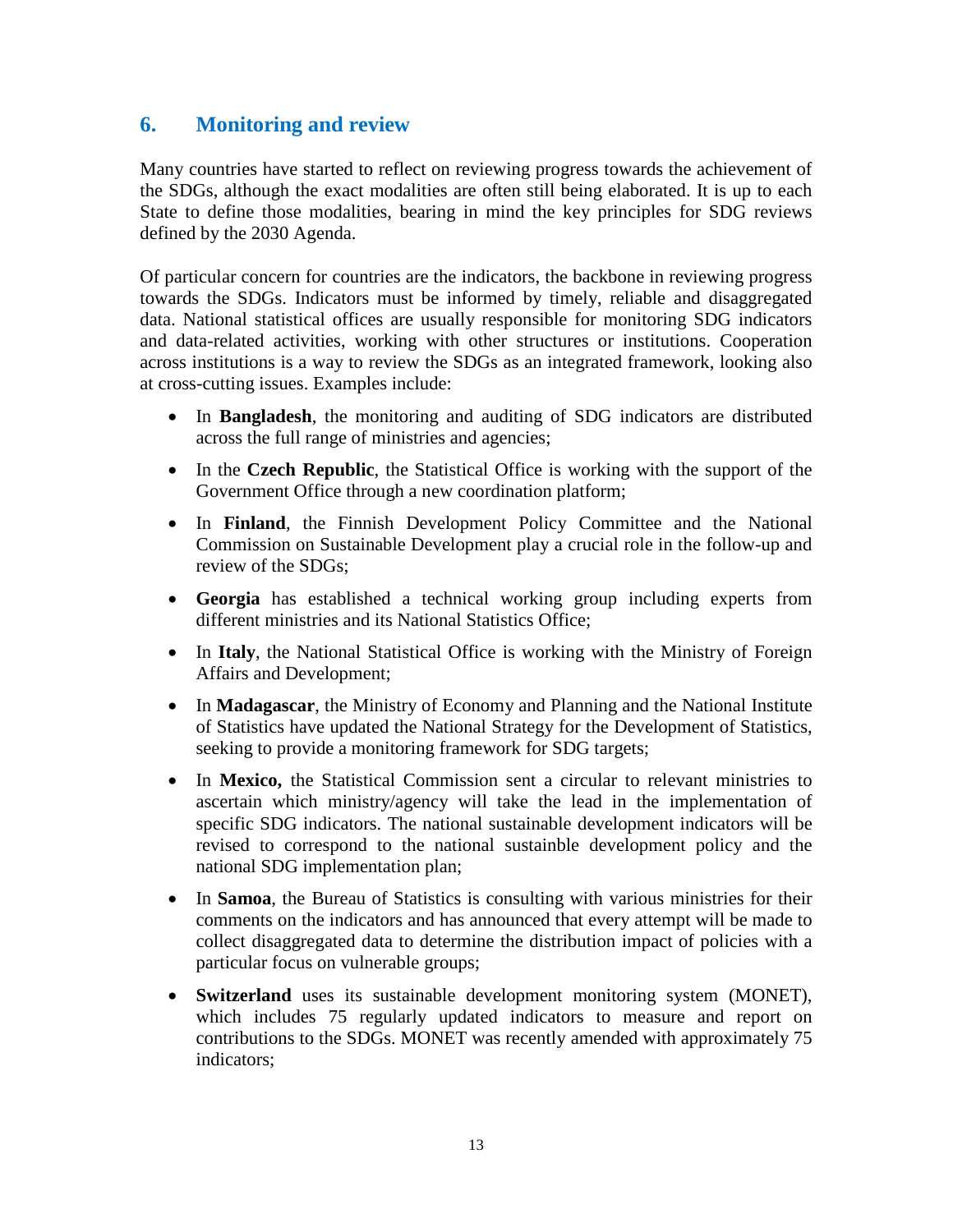• In **Turkey**, a new Official Statistical Program working group dedicated to the monitoring of SDGs will be established.

Agenda 2030 also points to the need to engage various civil society actors in reviewing SDG progress as well as in tracking initiatives and progress outside the government. The inputs from non-governmental sectors would ultimately need to be fed back into the review process.

Reviewing progress towards the SDGs will require building institutional capacities, notably in the area of statistics, including new data and technologies, as well as in the area of monitoring and evaluation.

Member States should likewise consider the possible engagement of supreme audit institutions (SAIs) in reviewing the implementation of the SDGs.

In **Brazil**, the Federal Court of Accounts has developed a framework to aggregate performance audit results to report on the SDGs and will monitor the implementation of the SDGs at the national level. In **India**, the Comptroller and Auditor General has started examining funding for SDG implementation and SDG indicators, and is planning to conduct an audit on the preparedness of the Government for SDG implementation.

At the international level, the Development Initiative of the International Organization of SAIs (IDI) is developing guidelines on audit preparedness for SDG implementation. SAIs from 40 countries, including the 22 countries that volunteered for the national review at the 2016 HLPF, will use the guidelines in conducting cooperative audits on SDG preparedness and document the lessons learned.

## **7. Conclusions**

Overall, many countries are well advanced in elaborating their institutional framework for implementing the SDGs. In several cases, heads of state or government remain engaged in convening inter-ministerial and other bodies in charge of steering and coordinating implementation. The involvement of ministries with cross-cutting influence, such as ministries of finance, and the mainstreaming of the SDGs into sectoral ministries are important. There appears to be a determined effort to engage civil society and business in shaping policies to implement the SDGs.

In some areas, efforts are still at an early stage. This seems to apply to the engagement between the national and sub-national levels of governments. It is even clearer when it comes to reforms to mobilise public administrations and public servants around the SDGs.

There are examples showing that parliaments, cities or other institutions such as SAIs are embracing the SDGs and incorporating them into their regular work. These, combined